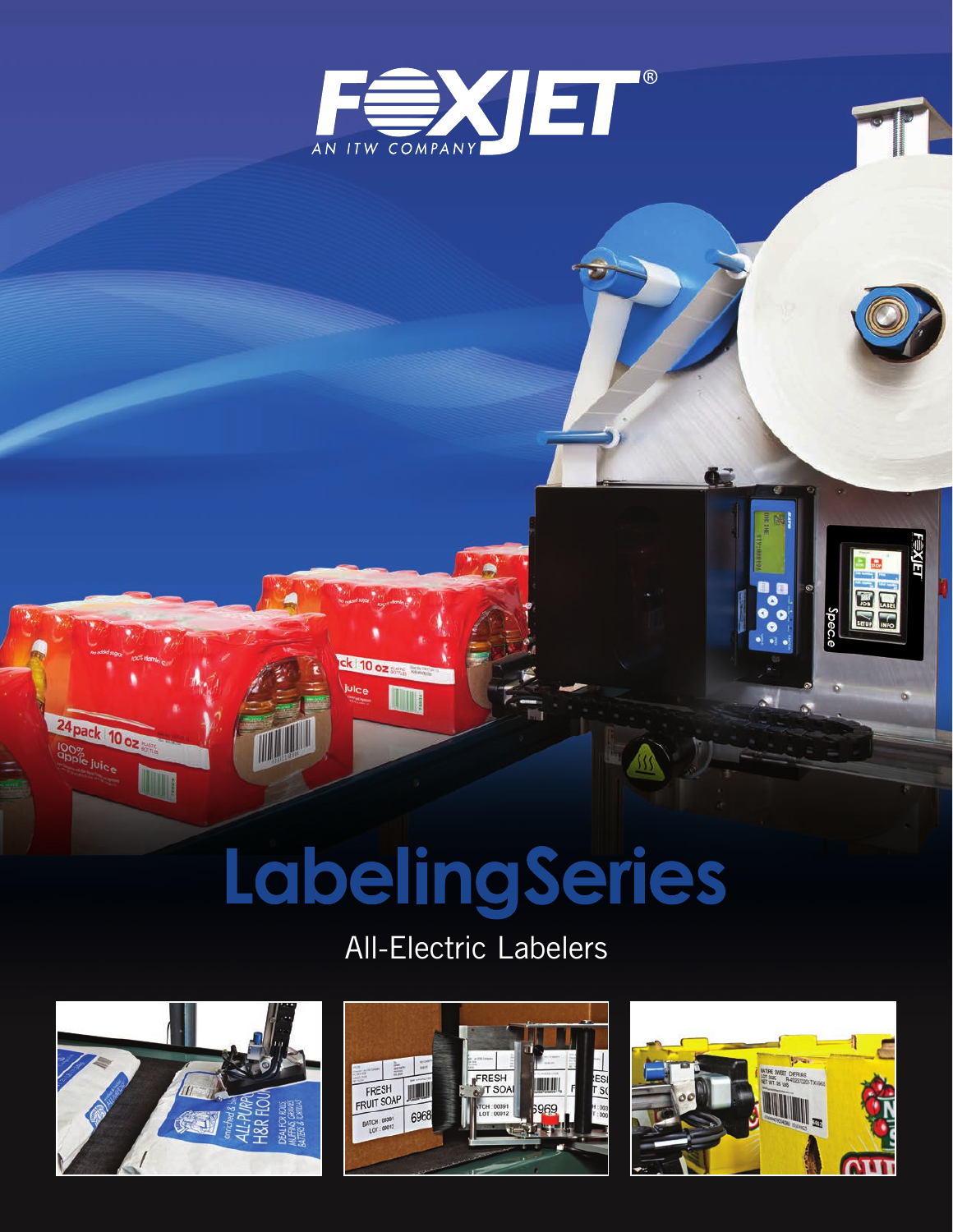# **LabelingSeries**



## **LS6000 and LS4600 Printer Applicator**

### KEY FEATURES:

**––––**

- Fully Electric Label Printer/Applicator not requiring compressed air
- Color Touchscreen Display with a simple user computer interface
- Designed for reliability with a clutch-less liner take-up system, low friction surfaces and no-stick label surfaces
- Built-in functionality to run two systems in sequenced modes of operation to increase throughput or provide zero downtime
- Shop floor integration to interface system status and control to PLC's and barcode scanner results



## **LS4700 Applicator**

### KEY FEATURES:

**––––**

- Servo-Controller Label Dispensing for the more accurate and precise label locations
- Versatility using the wide array of application modules to apply labels for all types of production environments
- Color Touchscreen Display with a simple user control interface
- Designed for reliability with a clutch-less liner take-up system, low friction surfaces and no-stick label surfaces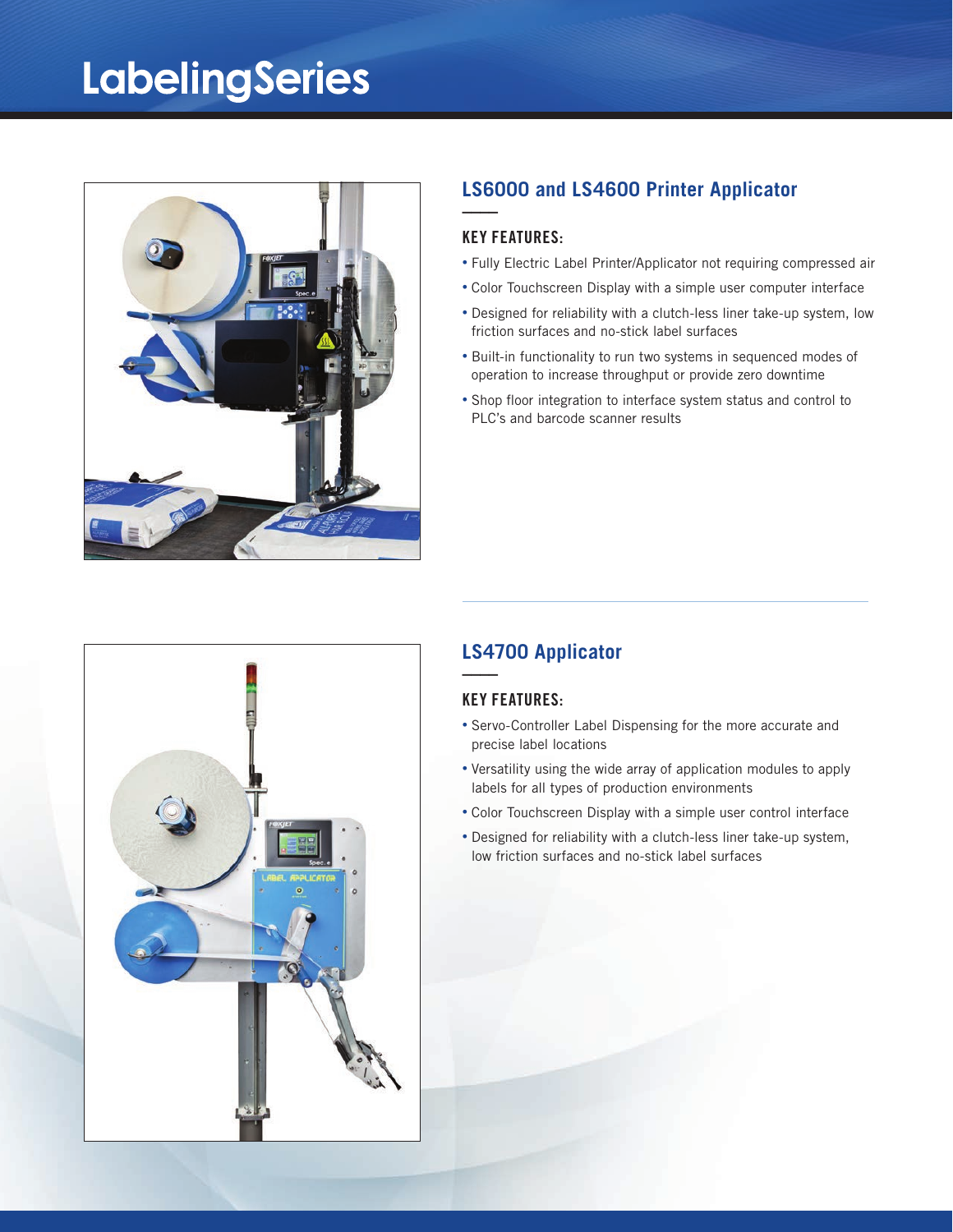

## **LS4150 Applicator**

### KEY FEATURES:

**––––**

- Drive Roller-free Patented Feed System
- Accurate and Reliable Brushless Servo Motor
- Durable Stainless Steel Peel Blade
- Easy-to-read LED Text Display
- Built-in Diagnosis

## APPLICATOR MODULES available for LS4600, LS6000 and LS4700  $\Leftarrow$



## **E-WASA HD Corner Wrap Apply Module**

*Wipe Around Side Apply Module – Heavy Duty*

## KEY FEATURES:

 $\Rightarrow$ 

**––––**

- Provides front to side or front to top label passive corner wrapping
- Wrap tightness adjusted with dampening air cushion cylinder
- Integrated material handling inner guide to prevent product jamming
- Smart Sensor to prevent label feed when performing wrap



## **E-FASA Swing Arm Module** *Front, Side, Rear or combination of two adjacent panels* **––––**

## KEY FEATURES:

- Provides either front panel labeling, rear panel labeling, or a combination of front-side or side-rear
- Capable of applying corner wrapped labels
- The pivoting knuckle tamp pad allows for higher throughput rates than actuator modules, with less failure points and adjustments